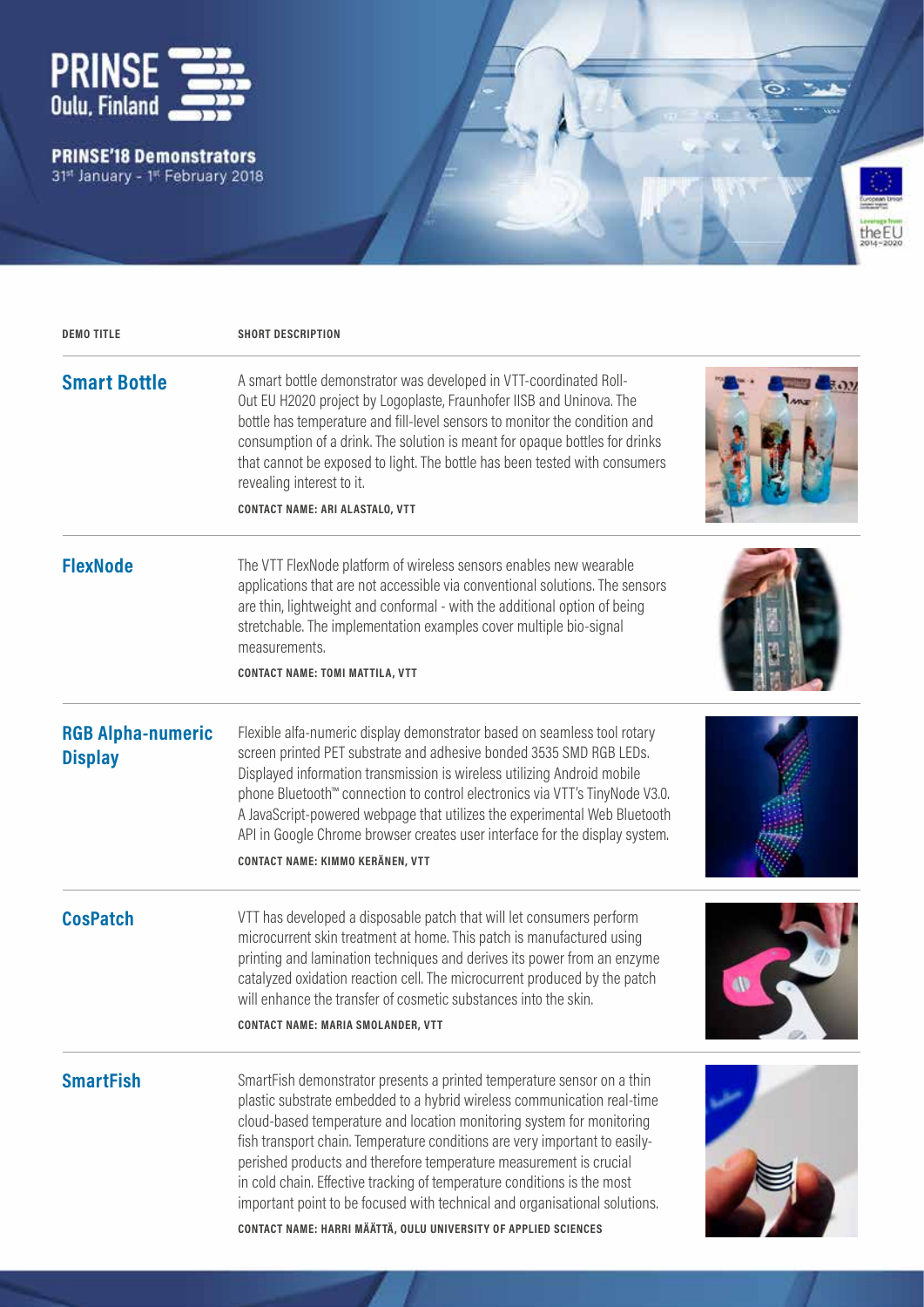| <b>DEMOTITLE</b>                                                                                                                | <b>SHORT DESCRIPTION</b>                                                                                                                                                                                                                                                                                                                                                                                                                                                                                                                                                                                                                                                                                      |  |
|---------------------------------------------------------------------------------------------------------------------------------|---------------------------------------------------------------------------------------------------------------------------------------------------------------------------------------------------------------------------------------------------------------------------------------------------------------------------------------------------------------------------------------------------------------------------------------------------------------------------------------------------------------------------------------------------------------------------------------------------------------------------------------------------------------------------------------------------------------|--|
| <b>Digital Beer</b>                                                                                                             | Digital Beer - Smart tags based on functional ink for enabling context aware<br>digital services.<br><b>CONTACT NAME: LIISA HAKOLA, VTT</b>                                                                                                                                                                                                                                                                                                                                                                                                                                                                                                                                                                   |  |
| <b>Wireless</b><br><b>LED Display</b><br>(Flex-in-Glass)                                                                        | Flex-in-glass project develops solutions for intelligent laminated glass<br>products and related services. The demonstration consists of a transparent<br>and flexible plastic foil with assembled LEDs, sensor components and IoT<br>connectivity laminated as an integrated part of glass surface. The wireless<br>powering and communication enables fully sealed and easy to assemble<br>smart window for public transportation and building applications.<br>CONTACT NAME: JUNTUNEN EVELIINA, VTT                                                                                                                                                                                                        |  |
| <b>Interactive Cellulose</b><br><b>Fibre Acoustic Panel</b>                                                                     | VTT has developed an interactive acoustic panel demonstrator based on foam<br>formed porous cellulose fibre materials and embedded RGB-LED display foil.<br>The Grid-EYE infrared array sensor is capable of detecting movement of people,<br>which is illustrated by the display panels.<br>CONTACT NAME: MARKUS TUOMIKOSKI, VTT                                                                                                                                                                                                                                                                                                                                                                             |  |
| <b>LYTEUS Flexible</b><br><b>OLED</b>                                                                                           | Flexible OLEDs have the potential to be integrated into formed parts or seamlessly<br>bonded onto curved surfaces, and the commercialisation of this technology<br>will open up a host of exciting design opportunities to create new value adding<br>lighting products in many different application areas, such as architecture,<br>automotive, aerospace fashion and consumer electronics. PI-SCALE is a European<br>collaboration to create an open access pilot line service offering world class<br>capability in customised flexible organic light-emitting diodes (LYTEUS OLEDs) in<br>order to accelerate the commercial adoption of this technology.<br><b>CONTACT NAME: MARKUS TUOMIKOSKI, VTT</b> |  |
| <b>A Design</b><br><b>Accessory for</b><br><b>Monitoring the</b><br><b>Indoor Air Quality</b>                                   | VTT has developed a design accessory for monitoring the indoor air quality<br>in facilities such as offices and classrooms. It detects carbon dioxide,<br>temperature and humidity, and uses light signals to guide people to healthy<br>space. The monitor, which is based on IoT technology, uses comfort light<br>signals to guide people if, for example, carbon dioxide levels in a room become<br>too high. LEDs of different colours indicate when the level of gas measured by<br>the sensor exceeds a certain threshold.<br>CONTACT NAME: MARKUS TUOMIKOSKI, VTT                                                                                                                                     |  |
| In-molded<br><b>RGB-display</b>                                                                                                 | VTT presents display and light indicator demonstrator based on RGB-LED<br>with integrated driver chip on plastic foil, which is injection over moulded<br>into thermoplastics to form a product with improved durability and usability.<br>The purpose of this demo is to prove the suitability of the technique for the<br>highly cost-effective manufacture of products such as flexible LED displays<br>containing printed electronics.<br>CONTACT NAME: MARKUS TUOMIKOSKI, VTT                                                                                                                                                                                                                            |  |
| <b>Roll-to-Roll</b><br><b>Monolithic</b><br><b>Interconnection of</b><br><b>Customizable Thin-</b><br><b>film Solar Modules</b> | The aim of the MONOSCRIBE project is the development of an industrial roll-<br>to-roll (R2R) machine based on a new interconnection concept for thin-film<br>photovoltaic modules. This new technology allows for the efficient batch<br>production of individually fabricated photovoltaic modules especially adapted<br>to the customer's demands.<br><b>CONTACT NAME: KIM EIROMA, VTT</b>                                                                                                                                                                                                                                                                                                                  |  |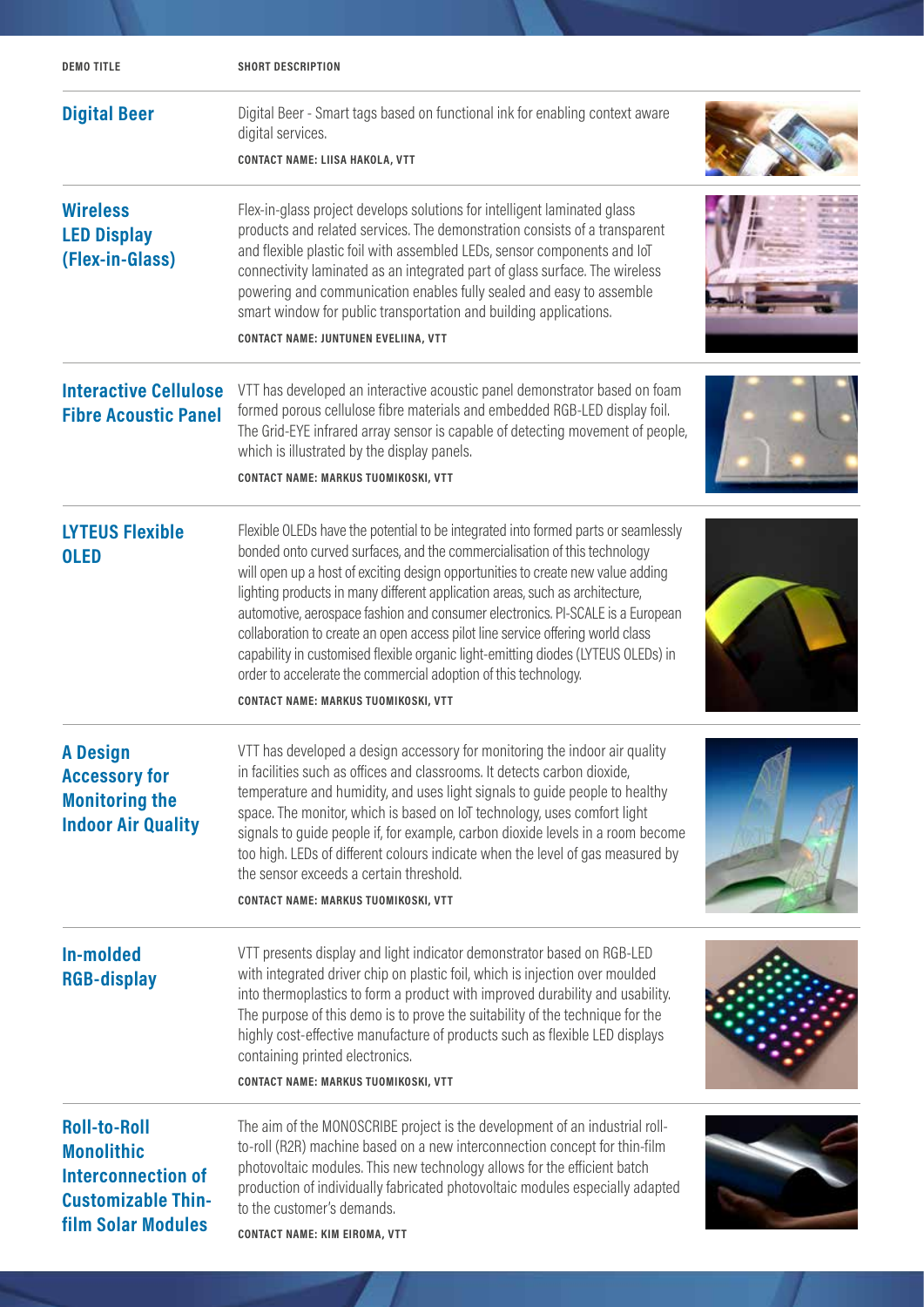| <b>DEMOTITLE</b>                                                               | <b>SHORT DESCRIPTION</b>                                                                                                                                                                                                                                                                                                                                                                                                                                                                                                                                                                                                                                                                                                                           |                      |
|--------------------------------------------------------------------------------|----------------------------------------------------------------------------------------------------------------------------------------------------------------------------------------------------------------------------------------------------------------------------------------------------------------------------------------------------------------------------------------------------------------------------------------------------------------------------------------------------------------------------------------------------------------------------------------------------------------------------------------------------------------------------------------------------------------------------------------------------|----------------------|
| <b>Hilla Growth Mill</b>                                                       | HILLA is a large program focusing on accelerating research to business and<br>ICT to new industries through smart specialization. HILLA is intended as a new<br>agile growth engine to create scalable products, services and businesses to<br>global markets in our future hyper-connected societes. Top-line target of HILLA<br>is to invest in raising industrial sectors, whose growth is either dependent<br>or greatly benefitted by the extensive utilization of ICT. More precisely, HILLA<br>accelerates the creation and commercialization of wireless, knowledge<br>and data intensive smart products and solutions - the core research and<br>development competencies of Finnish and Oulu ICT Hub.<br>CONTACT NAME: HARRI HYVÄRI, VTT | <b>ICT Leverage.</b> |
| <b>Energy-autonomous</b><br><b>Sensor System for</b><br><b>Weather Station</b> | Thin film organic PV is powering sensors to observe the ambient weather<br>conditions (temperature, humidity, pressure, light level) and the readout is<br>taking place with mobile phone. Printed, organic-based solar cells can be<br>customized to any shape/size and, embedded as a part of interior design to<br>harvest energy that can control e.g. air conditioning, lighting or security for<br>both indoor and outdoor applications.<br>CONTACT NAME: MARJA VÄLIMÄKI, VTT                                                                                                                                                                                                                                                                |                      |
| <b>Design Competition</b><br><b>Winners</b>                                    | 3rd PrintoCent Design Competition was held in early summer 2017. Here are<br>presented the top 3 works of the competition which challenged this time<br>young designers to develop future lamp utilizing flexible RGB-LED-foil as a<br>base element for their design work. Grand Winner: White Mango Light - Playful<br>lamp inspired by the Taiwanese way of enjoy mangoes by Yi-Chiao Tien.<br>Best Business Potential: X - Combining cross-stitch decorations and flexible<br>LED films by Brigitte Lanz.<br>Wildest Idea: Wave - Interactive illumination based on flexible RGB-LED foil by<br>Veli Kouri.<br>CONTACT NAME: JARNO VEHMAS, NORDLOOP                                                                                             |                      |
| <b>Car Door Handle</b>                                                         | Surface integrated pressure sensor for front and rear side window controls of<br>automotive applications. The pressure sensors are printed, hybrid integrated<br>and overmoulded to a seamless and low profile sensor panel that is connected<br>to the car control electronics.<br><b>CONTACT NAME: SAMI IHME, VTT</b>                                                                                                                                                                                                                                                                                                                                                                                                                            |                      |
| <b>Wraplight</b>                                                               | WrapLight demonstrator is a R2R overmoulded flexible wristband that is<br>illuminated with a row of LEDs. The hybrid integrated foil is fed into the<br>overmoulding tool with a foil feeder system and overmoulded for a fully<br>seamless and integrated plastics-electronics device. All the manufacturing<br>steps of R2R printing, hybrid integration and overmoulding has been<br>demonstrated for the first time.<br><b>CONTACT NAME: SAMI IHME, VTT</b>                                                                                                                                                                                                                                                                                    |                      |
| <b>Electrochemical</b><br><b>Sensors</b>                                       | Roll-to-roll printed electrochemical sensors. Four-layer rotary screen printed<br>electrodes include carbon layer, conductor layer (silver or silver chloride),<br>mediated carbon and dielectric layer. Commercial pastes were printed in register<br>with VTT's pilot line. The electrodes were activated with enzyme deposited on the<br>working electrodes and used for e.g. glucose detection. Electrochemical signals<br>were measured with a low-cost reader unit developed at VTT which enables<br>smart phone connectivity through NFC communication board                                                                                                                                                                                |                      |

**CONTACT NAME: CHRISTINA LIEDERT, VTT**